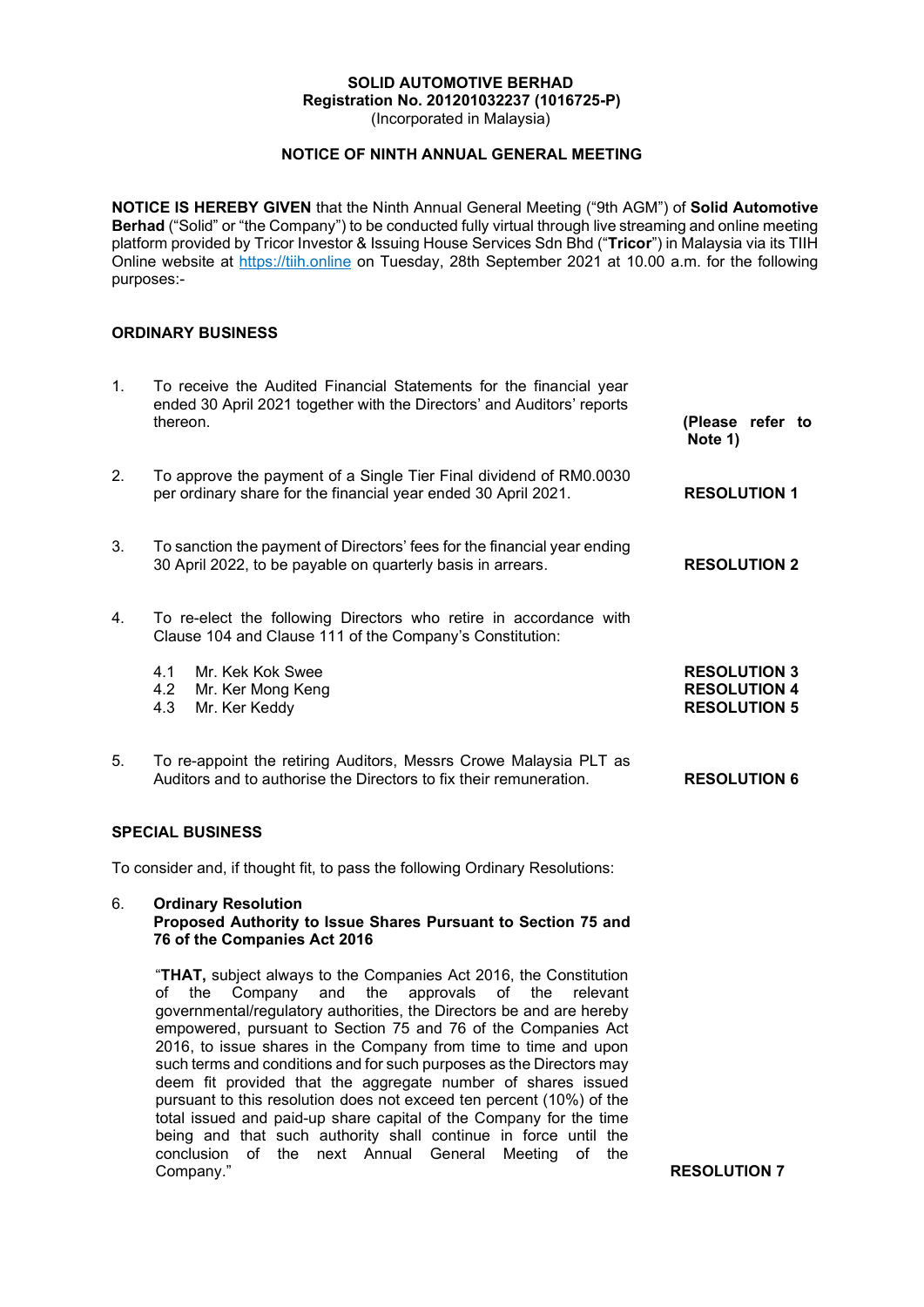#### 7. Special Resolution Proposed Adoption of New Constitution of the Company

 "That the Company's existing Constitution be replaced in its entirety and that the new Constitution as set out in Annexure 1 distributed together with the Company's Annual Report 2021 be and is hereby adopted as the new Constitution of the Company.

And That the Directors of the Company be and are hereby authorised to do all such acts and things as necessary and/or expedient in order to give full effect to the Proposed Adoption of New Constitution with full power to assent to any conditions, modifications, and/or amendments as may be required by any relevant authorities to give effect to the Proposed Adoption of New Constitution." SPECIAL

**RESOLUTION** 

8. To transact any other business for which due notice shall have been given in accordance with the Company's Constitution and the Companies Act 2016.

#### NOTICE OF DIVIDEND ENTITLEMENT SINGLE TIER FINAL DIVIDEND OF RM0.0030 PER ORDINARY SHARE

FURTHER NOTICE IS HEREBY GIVEN that subject to the approval of the shareholders at the 9th AGM, the single tier final dividend of RM0.0030 per share in respect of the financial year ended 30 April 2021 will be payable on 29 October 2021 to the Depositors who are registered in the Record of Depositors at the close of business on 15 October 2021.

A Depositor shall qualify for entitlement to the dividend only in respect of: -

- a) Shares transferred into the Depositor's Securities Account before 4.30 p.m. on 15 October 2021 in respect of ordinary transfers; and
- b) Shares bought on Bursa Malaysia Securities Berhad ("Bursa Securities") on a cum entitlement basis according to the Rules of Bursa Securities

FURTHER NOTICE IS HEREBY GIVEN that for the purpose of determining who shall be entitled to attend the 9th AGM, the Company shall be requesting Bursa Malaysia Depository Sdn. Bhd. to make available to the Company pursuant to Paragraph 7.16(2) of the Main Market Listing Requirements of Bursa Malaysia Securities Berhad, a Record of Depositors as at 21 September 2021 and only a Depositor whose name appears on such Record of Depositors shall be entitled to attend the said meeting or appoint proxies to attend and/or vote on his/her behalf.

By Order of the Board

LEONG SIEW FOONG (MAICSA 7007572) SANTHI A/P SAMINATHAN (MAICSA 7069709) Company Secretaries

Johor Bahru 30 August 2021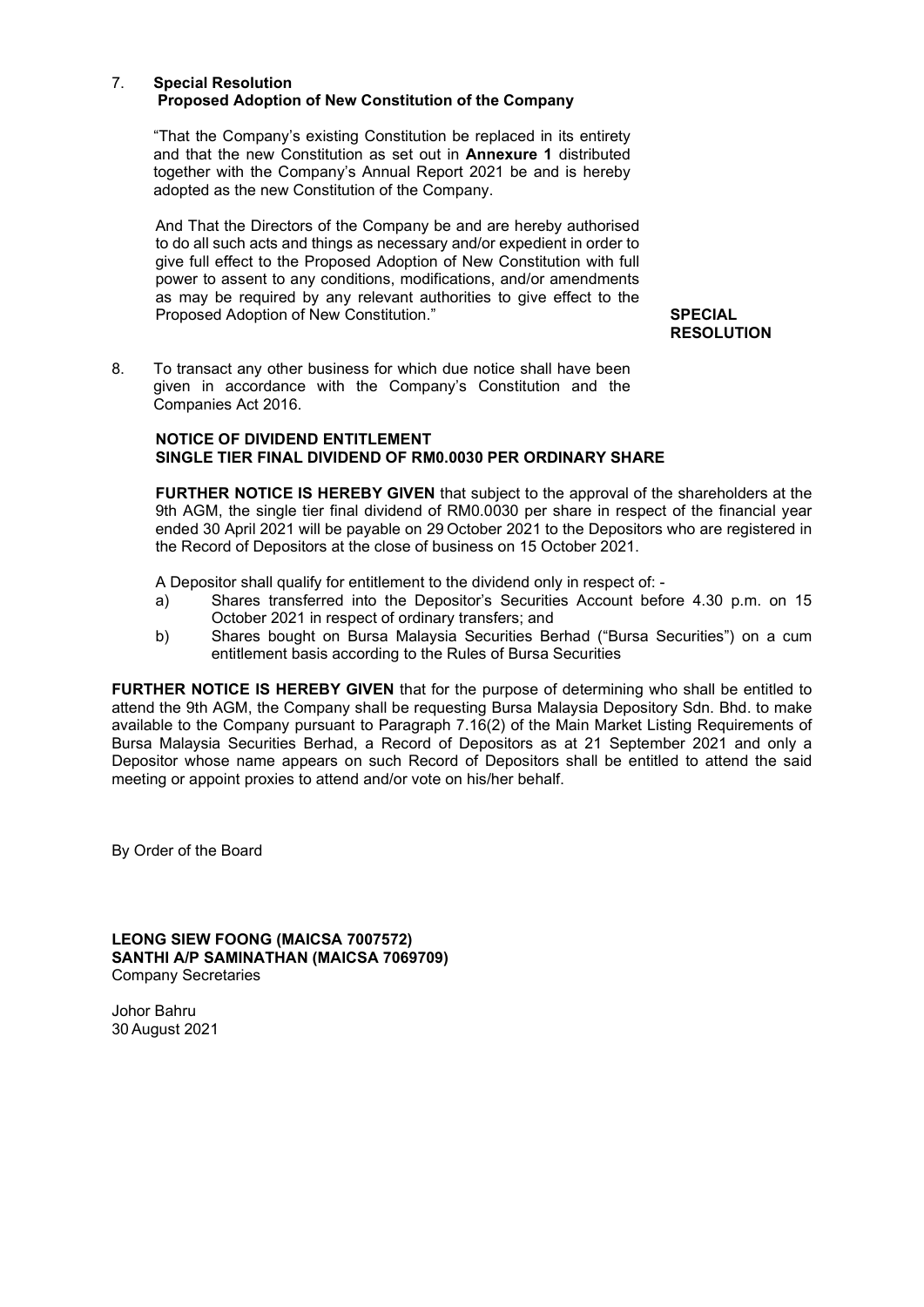# 1. Audited Financial Statements

The audited financial statements are laid in accordance with Section 340(1)(a) of the Companies Act 2016 for discussion only under Agenda 1. They do not require shareholders' approval and hence, will not be put forward for voting.

# 2. Vote by way of poll

Pursuant to Paragraph 8.29A(1) of the Main Market Listing Requirements of Bursa Malaysia Securities Berhad, all resolutions set out in this Notice shall be put to vote by way of poll.

# 3. Form of Proxy

- i. According to the Revised Guidance Note and FAQs on the Conduct of General Meetings for Listed Issuers issued by the Securities Commission Malaysia on 16 July 2021, an online meeting platform located in Malaysia is recognised as the meeting venue and all meeting participants of a fully virtual general meeting are required to participate in the meeting online.
- ii. The 9th AGM will be conducted on a fully virtual basis via TIIH Online website at https://tiih.online, members/proxies/corporate representatives/attorneys are advised to refer to the Administrative Guide on the registration and voting process for the 9th AGM.
- iii. Members/proxies/corporate representatives/attorneys are to attend, speak (including posing questions to the Board via real time submission of typed texts) and vote (collectively, "participate") remotely at the 9th AGM via the Remote Participation and Voting facilities ("RPV") provided by Tricor Investor & Issuing House Services Sdn Bhd (the "Share Registrar", "Tricor" or "TIIH") via its TIIH Online website at https://tiih.online. Please follow the Procedures for RPV provided in the Administration Guide of the 9th AGM and read the notes therein in order to participate remotely via RPV.
	- iv. A proxy must be of full age. A proxy may but need not be a member of the Company.
	- v. A member entitled to attend, participate, speak and vote is entitled to appoint not more than two (2) proxies to attend, participate, speak and vote instead of him. Where a member appoints more than one (1) proxy, the appointment shall be invalid unless he specifies the proportions of his holdings to be represented by each proxy.
	- vi. Where a Member is an Exempt Authorised Nominee which holds ordinary shares in the Company for multiple beneficial owners in one securities account ("Omnibus Account"), there is no limit to the number of proxies which the exempt authorised nominee may appoint in respect of each Omnibus Account it holds.
	- vii. If the appointor is a corporation, the Form of Proxy must be executed under its Seal or under the hand of an officer or attorney duly authorised.
	- viii. The appointment of a proxy may be made in hard copy form or by electronic form. In the case of an appointment made in hard copy form, the Form of Proxy, duly completed must be deposited at Share Registrar, Tricor Investor & Issuing House Services Sdn Bhd at Unit 32-01, Level 32, Tower A, Vertical Business Suite, Avenue 3, Bangsar South, No. 8, Jalan Kerinchi, 59200 Kuala Lumpur or its Customer Service Centre at Unit G-3, Ground Floor, Vertical Podium, Avenue 3, Bangsar South, No. 8, Jalan Kerinchi, 59200 Kuala Lumpur, Malaysia. In the case of electronic appointment, the Form of Proxy must be deposited via TIIH Online at https://tiih.online. Please refer to the Administrative Guide for further information on electronic submission. All Form of Proxy submitted must be received by the Company not less than forty-eight (48) hours before the time appointed for holding the meeting or adjourned meeting at which the person named in the appointment proposes to vote.
	- ix. Please ensure ALL the particulars as required in the Form of Proxy are completed, signed and dated accordingly. If no name is inserted in the space provided for the name of your proxy, the Chairman of the meeting will act as your proxy.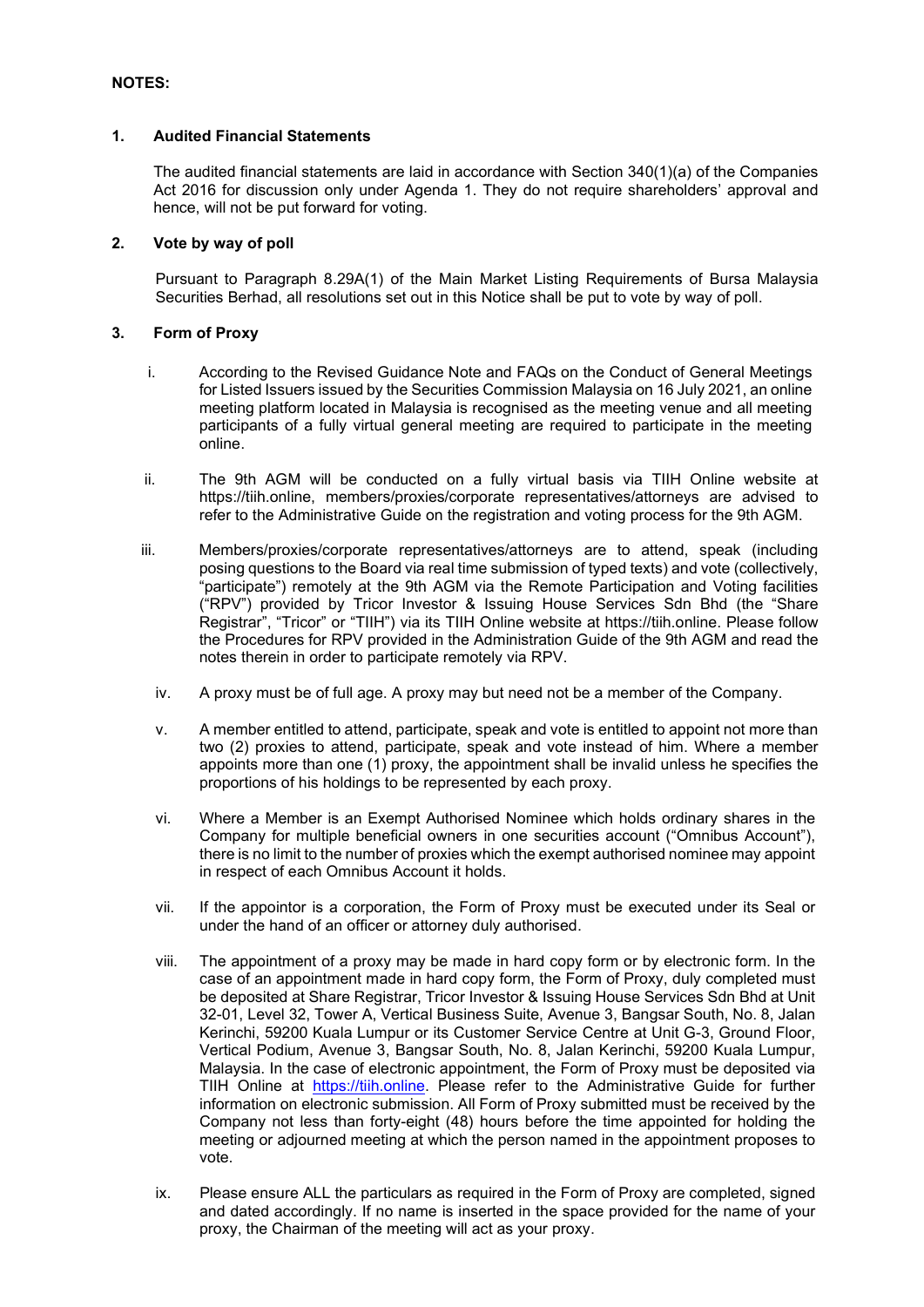- x. Last date and time for lodging the Form of Proxy is Sunday, 26 September 2021 at 10.00 a.m.
- xi. In respect of deposited securities, only members whose names appear on the Record of Depositors on 21 September 2021 (General Meeting Record of Depositors) shall be eligible to attend the meeting or appoint proxy(ies) to attend, speak and/or vote on his/her behalf via RPV.

# 5. Explanatory Notes :

 i. Ordinary Resolution 1 - To approve the payment of a Single Tier Final dividend of RM0.0030 per ordinary share for the financial year ended 30 April 2021.

Declaration of a Single Tier Final dividend for the year ended 30 April 2021 in accordance with Paragraph 8.26 of the Listing Requirements, the Single Tier Final Dividend, if approved, shall be paid not later than three (3) months from the date of the shareholders' approval.

Pursuant to Sections 131 and 132 of the Companies Act 2016, a company may only make a distribution to the shareholders out of profits of the company available if the company is solvent. Having performed the solvency test on the Company, the Board is satisfied that the Company will remain solvent for the period of twelve months after the date of declaration.

ii. **Ordinary Resolution 2** - To sanction the payment of Director's fees for the financial year ending 30 April 2022, to be payable on quarterly basis in arrears.

Section 230(1) of the CA 2016 provides that "fees" of the directors and "any benefits" payable to the directors of a listed company and its subsidiaries shall be approved at a general meeting. Pursuant thereto, shareholders' approval shall be sought at this Annual General Meeting ("AGM") for the payment of Directors' fees to the Directors of the Company under Resolution 2.

Under Ordinary Resolution 2, the quantum of the Directors' fees proposed for the financial year ending 30 April 2022 of RM267,000.00 payable on the quarterly basis in arrears and assuming that all the Directors will hold office until the conclusion of the aforesaid financial year and there is no appointment of additional Board member(s) during the said financial year ending 30 April 2022. The total Directors' fees paid for the financial year ended 30 April 2021 did not exceed the amount of RM267,000.00 approved by the shareholders at the Company's Eighth Annual General Meeting held on 29 September 2020.

The proposed Resolution 2, if passed, is to facilitate the payment of Directors' fees on a quarterly basis and/or as and when incurred. The Board opined that it is just and equitable for the Directors to be paid such payment on such basis upon them discharging their responsibilities and rendering their services to the Company. In the event, where the payment of Directors' fees payable during the above period exceeded the estimated amount sought at this AGM, a shareholders' approval will be sought at the next AGM.

### iii. Ordinary Resolution 3, 4 and 5 – Re-election of retiring Directors

Clause 104 of the Company's Constitution expressly states that at the Annual General Meeting ("AGM") in every subsequent year, one-third of the Directors for the time being or, if their number is not three or a multiple of three, then, the number nearest to one-third shall retire from office and be eligible for re-election. Whereas Clause 111 of the Company's Constitution provides that any Director so appointed either to fill a casual vacancy or as an addition to the existing Directors shall hold office only until the next following AGM and shall then be eligible for re-election but shall not be taken into account in determining the Directors who are to retire by rotation at such meeting.

Pursuant to Clause 104 of the Company's Constitution, Mr Kek Kok Swee and Mr Ker Mong Keng are standing for re-election at this AGM. The profile of Mr Kek Kok Swee and Mr Ker Mong Keng are provided on page 4 of the Board of Directors' Profile in the 2021 Annual Report.